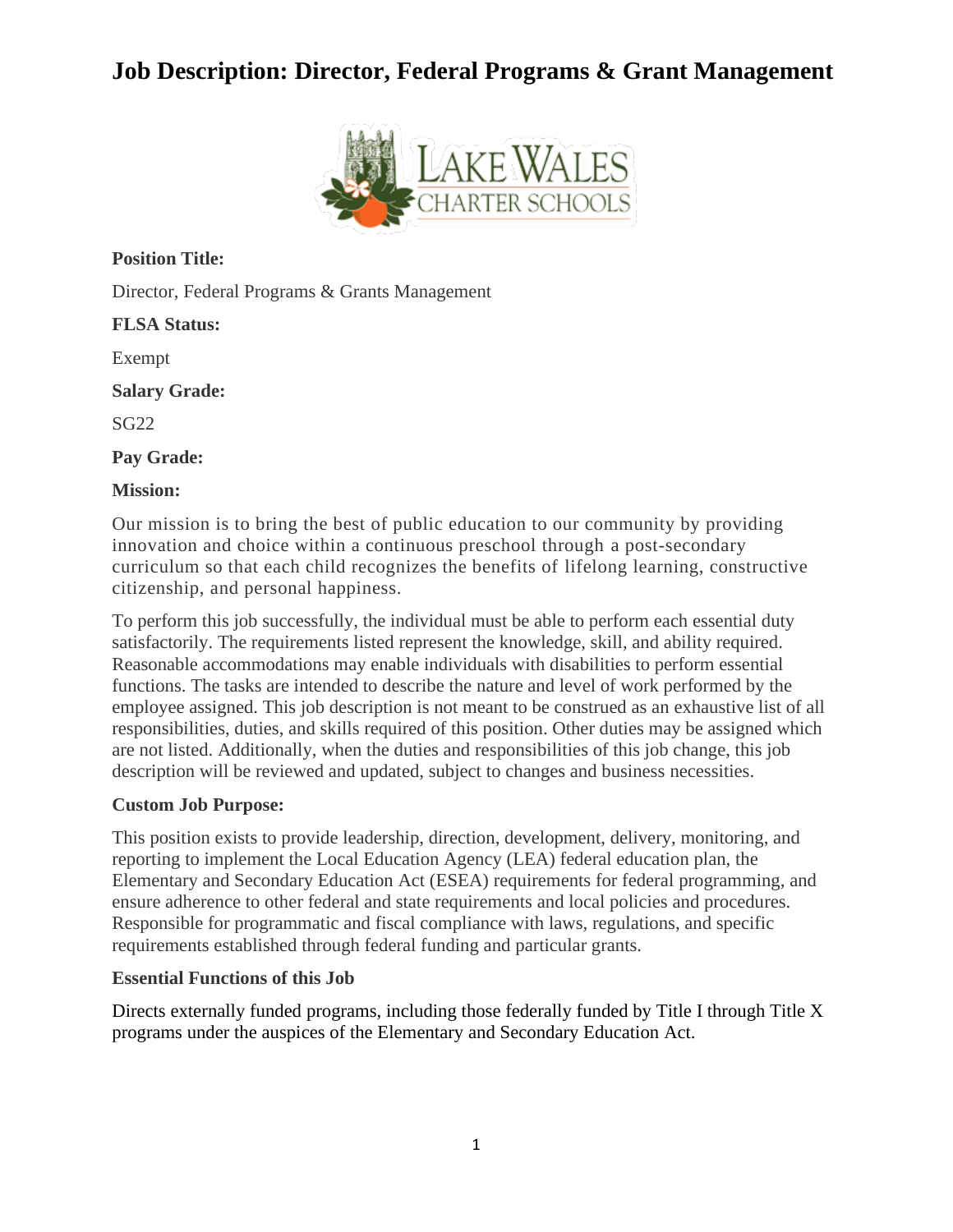## **Job Description: Director, Federal Programs & Grant Management**

Directs and coordinates the implementation of the Title I program, providing help to eligible schools in preparing their School Improvement Plans, maintaining appropriate documentation, maintaining their budget, and ensuring adherence to federal, state, and local policies and procedures. Visits schools to review documentation and review individual School Improvement Plans and budgets.

Works in collaboration with the Superintendent, Chief Financial Officer, school administrators, and designee to execute effective implementation of Title I through Title X programming to support student achievement.

Provides leadership to ensure the best possible opportunities for compensatory education are achieved for Educationally deprived children living in low-income families.

Directs and assists in implementing mandated federal and state intervention/Differentiated Accountability (DA) requirements, including communicating with the Florida Department of Education, system leadership, external consultants, and school staff; oversees the development, implementation, and monitoring of site action plans.

Develops procedures and protocols for collecting budget requests from district-based and sitebased leadership to support effective teaching and learning.

Coordinates staff review of budgetary needs for submission to the Board of Trustees by the Superintendent. Monitors school-based expenditures of the federal, grant, and categorical funds.

Monitors assigned budgets; analyzes and reviews budgetary and financial data; controls and authorizes expenditures by established limitations.

Works with Professional Development Coordinator to support student achievement, program design and implementation, and effectiveness of instructional programs and initiatives, assessments, district professional development, and support strategies.

Assists and advises principals and district administrators in coordinating the school improvement process, implementation, and evaluation of state and federal grants.

Remains current laws and requirements regarding each assigned program or grant and meets with related staff to interpret and implement regulations.

Prepares and submits all federal and state reports related to each program or grant.

### **Non-Essential Functions of this Job**

Performs other duties as assigned.

### **Knowledge, Skills, and Abilities:**

Considerable knowledge of budget preparation, efficiency, and control principles and techniques. Considerable knowledge of applicable federal and state laws, codes, regulations, policies, and procedures. Thorough understanding of financial targets and measurable budgetary outcomes in